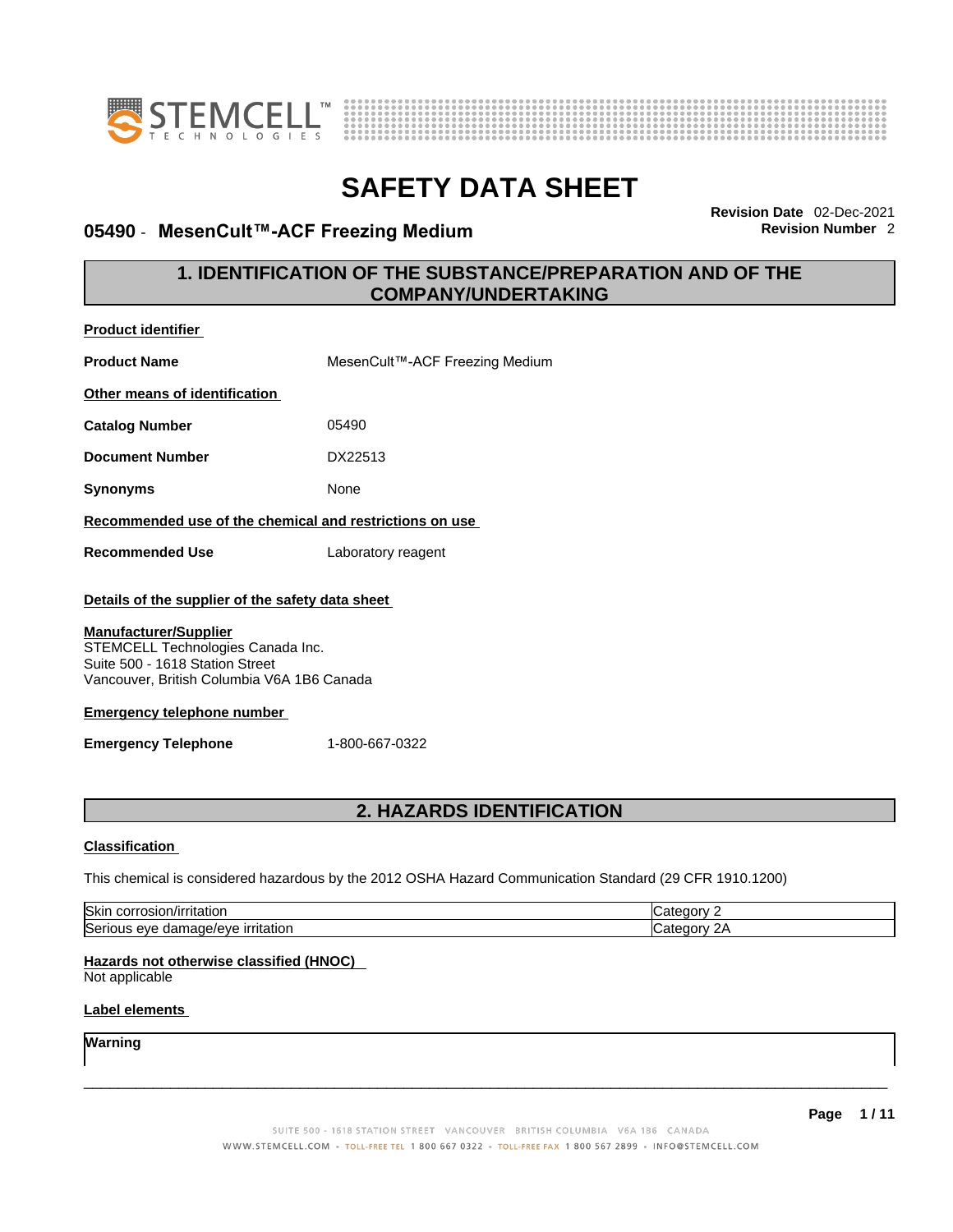



## \_\_\_\_\_\_\_\_\_\_\_\_\_\_\_\_\_\_\_\_\_\_\_\_\_\_\_\_\_\_\_\_\_\_\_\_\_\_\_\_\_\_\_\_\_\_\_\_\_\_\_\_\_\_\_\_\_\_\_\_\_\_\_\_\_\_\_\_\_\_\_\_\_\_\_\_\_\_\_\_\_\_\_\_\_\_\_\_\_\_\_\_\_ **Revision Date** 02-Dec-2021 **05490** - **MesenCult™-ACF Freezing Medium Revision Number** 2



#### **Precautionary Statements - Prevention**

Wash face, hands and any exposed skin thoroughly after handling Wear protective gloves/eye protection/face protection

IF IN EYES: Rinse cautiously with water for several minutes. Remove contact lenses, if present and easy to do. Continue rinsing If eye irritation persists: Get medical advice/attention

IF ON SKIN: Wash with plenty of water and soap

If skin irritation occurs: Get medical advice/attention

#### Take off contaminated clothing and wash it before reuse

#### **Other Information**

Not applicable

**Unknown acute toxicity** 0 % of the mixture consists of ingredient(s) of unknown toxicity

0 % of the mixture consists of ingredient(s) of unknown acute oral toxicity

0 % of the mixture consists of ingredient(s) of unknown acute dermal toxicity

0 % of the mixture consists of ingredient(s) of unknown acute inhalation toxicity (gas)

0 % of the mixture consists of ingredient(s) of unknown acute inhalation toxicity (vapor)

0 % of the mixture consists of ingredient(s) of unknown acute inhalation toxicity (dust/mist)

#### **3. COMPOSITION/INFORMATION ON INGREDIENTS**

#### **Substance**

Not applicable.

#### **Mixture**

| Chemical name         | CAS No.               | .<br>$\Omega$<br>Weid |
|-----------------------|-----------------------|-----------------------|
| sultoxide<br>dimethyl | -68-<br>$\sim$<br>J 1 |                       |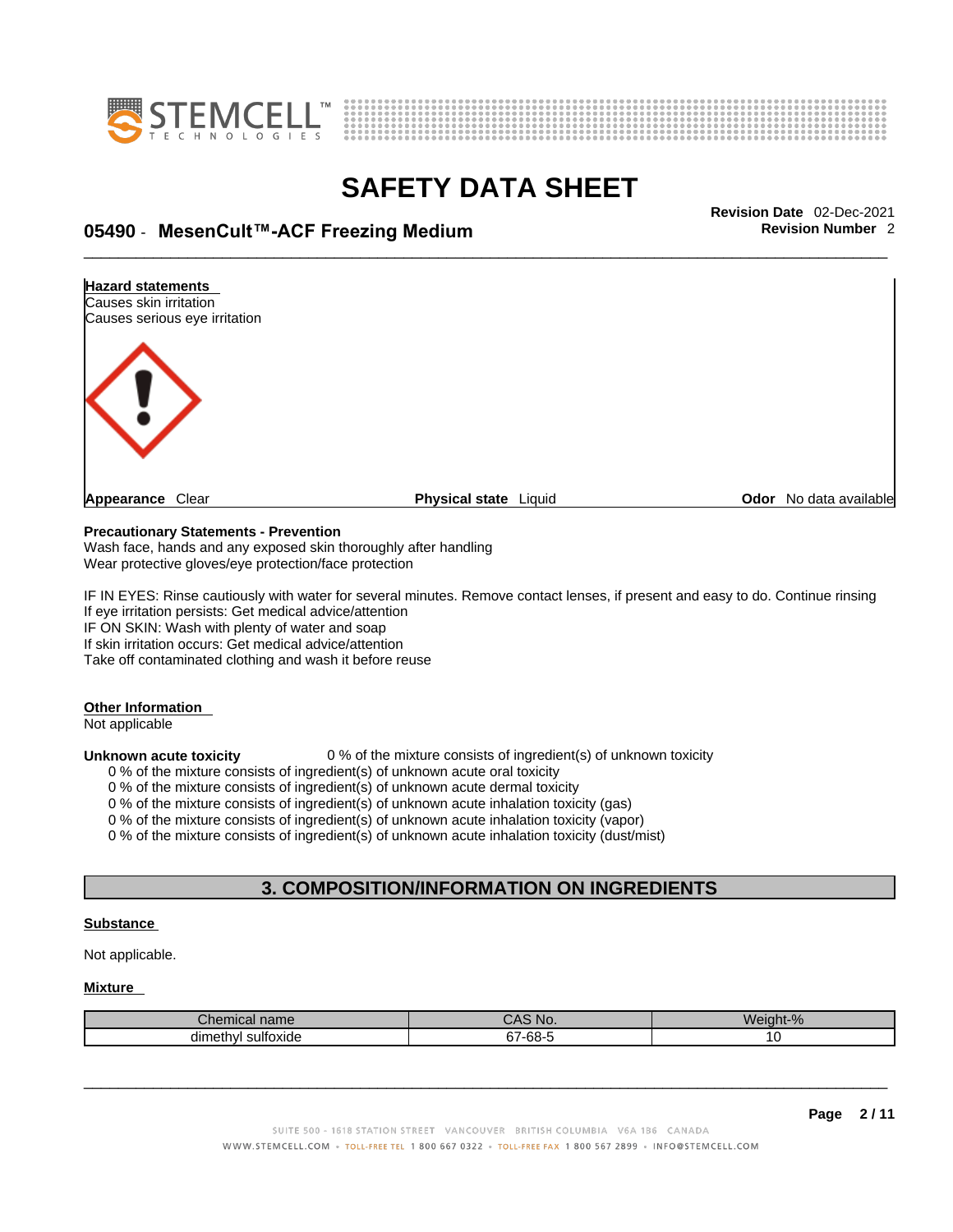



## \_\_\_\_\_\_\_\_\_\_\_\_\_\_\_\_\_\_\_\_\_\_\_\_\_\_\_\_\_\_\_\_\_\_\_\_\_\_\_\_\_\_\_\_\_\_\_\_\_\_\_\_\_\_\_\_\_\_\_\_\_\_\_\_\_\_\_\_\_\_\_\_\_\_\_\_\_\_\_\_\_\_\_\_\_\_\_\_\_\_\_\_\_ **Revision Date** 02-Dec-2021 **05490** - **MesenCult™-ACF Freezing Medium Revision Number** 2

\*The exact percentage (concentration) of composition has been withheld as a trade secret.

### **4. FIRST AID MEASURES**

#### **Description of first aid measures**

| <b>General advice</b>                                                      | Show this safety data sheet to the doctor in attendance.                                                                                                                                                                                                                                     |  |
|----------------------------------------------------------------------------|----------------------------------------------------------------------------------------------------------------------------------------------------------------------------------------------------------------------------------------------------------------------------------------------|--|
| <b>Inhalation</b>                                                          | Get medical attention immediately if symptoms occur. Remove to fresh air.                                                                                                                                                                                                                    |  |
| Eye contact                                                                | Rinse immediately with plenty of water, also under the eyelids, for at least 15 minutes.<br>Remove contact lenses, if present and easy to do. Continue rinsing. Keep eye wide open<br>while rinsing. Do not rub affected area. Get medical attention if irritation develops and<br>persists. |  |
| <b>Skin contact</b>                                                        | Wash off immediately with soap and plenty of water for at least 15 minutes. Get medical<br>attention if irritation develops and persists.                                                                                                                                                    |  |
| Ingestion                                                                  | Clean mouth with water and drink afterwards plenty of water. Never give anything by mouth<br>to an unconscious person. Do NOT induce vomiting. Call a physician.                                                                                                                             |  |
| Self-protection of the first aider                                         | Avoid contact with skin, eyes or clothing. Wear personal protective clothing (see section 8).                                                                                                                                                                                                |  |
| Most important symptoms and effects, both acute and delayed                |                                                                                                                                                                                                                                                                                              |  |
| <b>Symptoms</b>                                                            | Burning sensation.                                                                                                                                                                                                                                                                           |  |
| Indication of any immediate medical attention and special treatment needed |                                                                                                                                                                                                                                                                                              |  |
| Note to physicians                                                         | Treat symptomatically.                                                                                                                                                                                                                                                                       |  |
|                                                                            |                                                                                                                                                                                                                                                                                              |  |

### **5. FIRE-FIGHTING MEASURES**

| <b>Suitable Extinguishing Media</b>                                                                              | Use extinguishing measures that are appropriate to local circumstances and the<br>surrounding environment. |
|------------------------------------------------------------------------------------------------------------------|------------------------------------------------------------------------------------------------------------|
| Unsuitable extinguishing media                                                                                   | CAUTION: Use of water spray when fighting fire may be inefficient.                                         |
| Specific hazards arising from the<br>chemical                                                                    | No information available.                                                                                  |
| <b>Explosion data</b><br><b>Sensitivity to Mechanical Impact None.</b><br><b>Sensitivity to Static Discharge</b> | None.                                                                                                      |

SUITE 500 - 1618 STATION STREET VANCOUVER BRITISH COLUMBIA V6A 1B6 CANADA WWW.STEMCELL.COM · TOLL-FREE TEL 1 800 667 0322 · TOLL-FREE FAX 1 800 567 2899 · INFO@STEMCELL.COM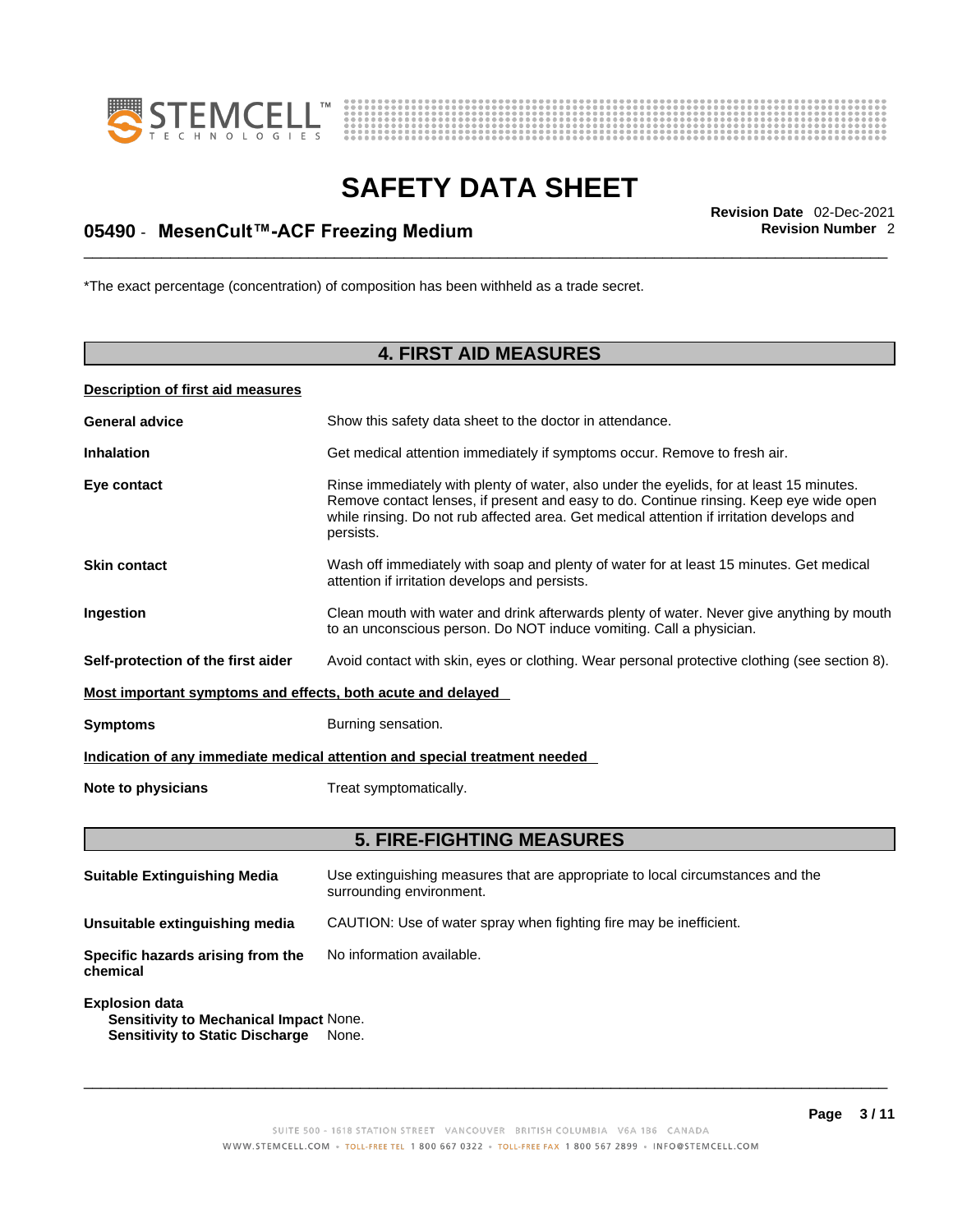



## \_\_\_\_\_\_\_\_\_\_\_\_\_\_\_\_\_\_\_\_\_\_\_\_\_\_\_\_\_\_\_\_\_\_\_\_\_\_\_\_\_\_\_\_\_\_\_\_\_\_\_\_\_\_\_\_\_\_\_\_\_\_\_\_\_\_\_\_\_\_\_\_\_\_\_\_\_\_\_\_\_\_\_\_\_\_\_\_\_\_\_\_\_ **Revision Date** 02-Dec-2021 **05490** - **MesenCult™-ACF Freezing Medium Revision Number** 2

## **Special protective equipment for fire-fighters** Firefighters should wear self-contained breathing apparatus and full firefighting turnout gear. Use personal protection equipment. **6. ACCIDENTAL RELEASE MEASURES Personal precautions, protective equipment and emergency procedures Personal precautions** Ensure adequate ventilation. Avoid contact with skin, eyes or clothing. Use personal protective equipment as required. **Other Information** Refer to protective measures listed in Sections 7 and 8. **Environmental precautions Environmental precautions** Prevent further leakage or spillage if safe to do so. **Methods and material for containment and cleaning up**

**Methods for containment** Prevent further leakage or spillage if safe to do so.

**Methods for cleaning up** Pick up and transfer to properly labeled containers.

**Prevention of secondary hazards** Clean contaminated objects and areas thoroughly observing environmental regulations.

#### **7. HANDLING AND STORAGE**

#### **Precautions for safe handling**

**Advice on safe handling** Take off contaminated clothing and wash before reuse. Handle in accordance with good industrial hygiene and safety practice. Avoid contact with skin, eyes or clothing. Do not eat, drink or smoke when using this product.

#### **Conditions for safe storage, including any incompatibilities**

**Storage Conditions** Store in accordance with information listed on the Product Information Sheet (PIS).

### **8. EXPOSURE CONTROLS/PERSONAL PROTECTION**

#### **Control parameters**

**Exposure Limits** The following ingredients are the only ingredients of the product above the cut-off level (or level that contributes to the hazard classification of the mixture) which have an exposure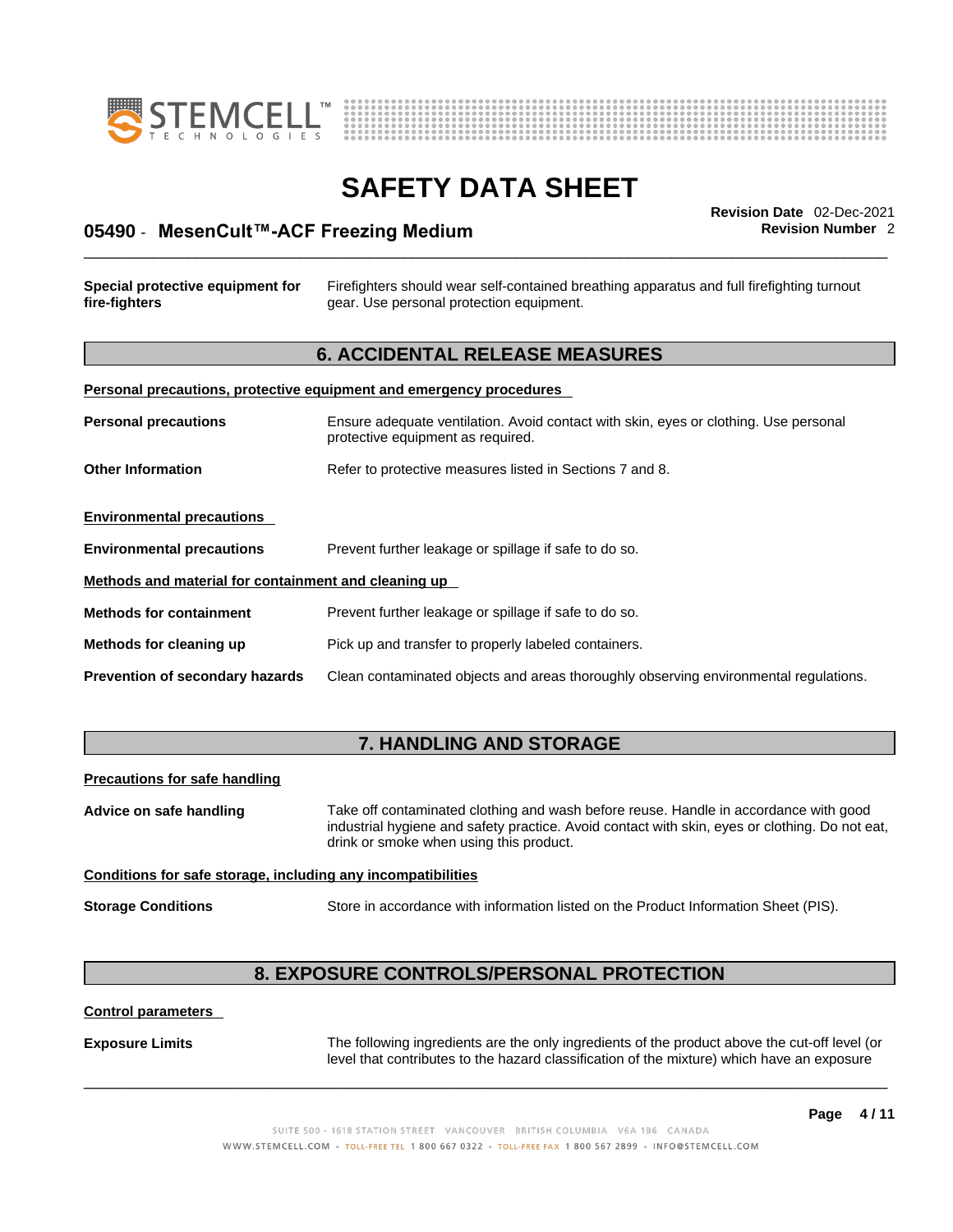



## \_\_\_\_\_\_\_\_\_\_\_\_\_\_\_\_\_\_\_\_\_\_\_\_\_\_\_\_\_\_\_\_\_\_\_\_\_\_\_\_\_\_\_\_\_\_\_\_\_\_\_\_\_\_\_\_\_\_\_\_\_\_\_\_\_\_\_\_\_\_\_\_\_\_\_\_\_\_\_\_\_\_\_\_\_\_\_\_\_\_\_\_\_ **Revision Date** 02-Dec-2021 **05490** - **MesenCult™-ACF Freezing Medium Revision Number** 2

limit applicable in the region for which this safety data sheet is intended or other recommended limit. At this time, the other relevant constituents have no known exposure limits from the sources listed here.

#### **Appropriate engineering controls**

| <b>Engineering controls</b> | Showers              |  |
|-----------------------------|----------------------|--|
|                             | Eyewash stations     |  |
|                             | Ventilation systems. |  |

#### **Individual protection measures, such as personal protective equipment**

| <b>Eye/face protection</b><br>If splashes are likely to occur, wear safety glasses with side-shields. |                                                                                                                                                                             |
|-------------------------------------------------------------------------------------------------------|-----------------------------------------------------------------------------------------------------------------------------------------------------------------------------|
| <b>Hand protection</b><br>Impervious gloves. Wear suitable gloves.                                    |                                                                                                                                                                             |
| Skin and body protection                                                                              | Long sleeved clothing. Wear suitable protective clothing.                                                                                                                   |
| <b>Respiratory protection</b>                                                                         | No protective equipment is needed under normal use conditions. If exposure limits are<br>exceeded or irritation is experienced, ventilation and evacuation may be required. |
| <b>General hygiene considerations</b>                                                                 | Avoid contact with skin, eyes or clothing. Wear suitable gloves and eye/face protection. Do                                                                                 |

#### **9. PHYSICAL AND CHEMICAL PROPERTIES**

not eat, drink or smoke when using this product.

#### **Information on basic physical and chemical properties**

| Appearance<br>Clear<br><b>Color</b><br>orange<br>No data available<br>Odor |  |
|----------------------------------------------------------------------------|--|
|                                                                            |  |
|                                                                            |  |
|                                                                            |  |
| <b>Odor threshold</b><br>No data available                                 |  |
| <b>Property</b><br>Remarks • Method<br><b>Values</b>                       |  |
| No data available<br>None known<br>рH                                      |  |
| None known<br>Melting point / freezing point<br>No data available          |  |
| None known<br>No data available<br>Boiling point / boiling range           |  |
| None known<br>No data available<br><b>Flash point</b>                      |  |
| <b>Evaporation rate</b><br>None known<br>No data available                 |  |
| None known<br>No data available<br>Flammability (solid, gas)               |  |
| None known<br><b>Flammability Limit in Air</b>                             |  |
| Upper flammability limit:<br>No data available                             |  |
| No data available<br>Lower flammability limit:                             |  |

#### **Property Values Remarks • Method None known**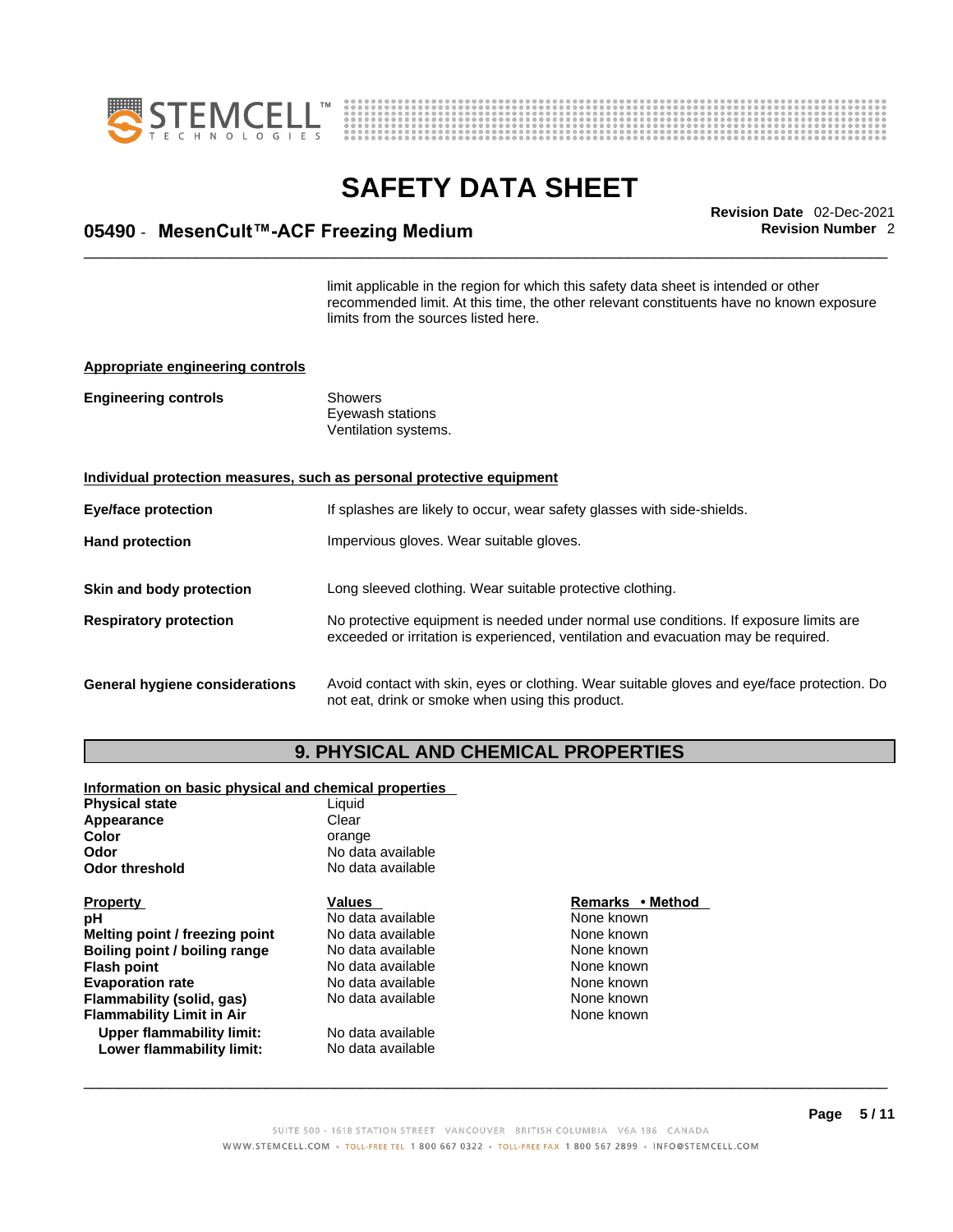



## \_\_\_\_\_\_\_\_\_\_\_\_\_\_\_\_\_\_\_\_\_\_\_\_\_\_\_\_\_\_\_\_\_\_\_\_\_\_\_\_\_\_\_\_\_\_\_\_\_\_\_\_\_\_\_\_\_\_\_\_\_\_\_\_\_\_\_\_\_\_\_\_\_\_\_\_\_\_\_\_\_\_\_\_\_\_\_\_\_\_\_\_\_ **Revision Date** 02-Dec-2021 **05490** - **MesenCult™-ACF Freezing Medium Revision Number** 2

**Explosive properties** No data available **Oxidizing properties** No information available **Vapor pressure No data available Mone known**<br> **Vapor density No data available** Mone known **None known Vapor density** No data available None known **Relative density No data available None known**<br> **Water solubility No data available None known**<br>
No data available **Water solubility** No data available None known **Solubility in other solvents** No data available **None known**<br> **Partition coefficient** No data available None known **Partition coefficient**<br> **Autoignition temperature**<br>
No data available None Known<br>
None known **Autoignition temperature Decomposition temperature** No data available None None known **Kinematic viscosity No data available None known Dynamic viscosity** No data available

**Other Information Molecular formula** 

**Softening point**<br> **Molecular weight**<br> **Molecular weight**<br>
No information available **Molecular weight Molecular in the Solution Available Molecular formula**<br> **Molecular formula No information available VOC Content (%)**<br> **Liquid Density**<br> **No information available Liquid Density Construction Available**<br> **Bulk density Discription Available**<br>
No information available **No information available** 

None known

#### **10. STABILITY AND REACTIVITY**

| <b>Reactivity</b>                                                       | No information available.                                 |
|-------------------------------------------------------------------------|-----------------------------------------------------------|
| <b>Chemical stability</b>                                               | Stable under recommended transport or storage conditions. |
| <b>Possibility of hazardous reactions</b> None under normal processing. |                                                           |
| <b>Conditions to avoid</b>                                              | None known based on information supplied.                 |
| Incompatible materials                                                  | Strong acids. Strong oxidizing agents.                    |

**Hazardous decomposition products** None known based on information supplied.

#### **11. TOXICOLOGICAL INFORMATION**

#### **Information on likely routes of exposure**

#### **Product Information**

| <b>Inhalation</b> | Specific test data for the substance or mixture is not available. May cause irritation of<br>respiratory tract.                                |
|-------------------|------------------------------------------------------------------------------------------------------------------------------------------------|
| Eve contact       | Irritating to eyes. Specific test data for the substance or mixture is not available. Causes<br>serious eye irritation. (based on components). |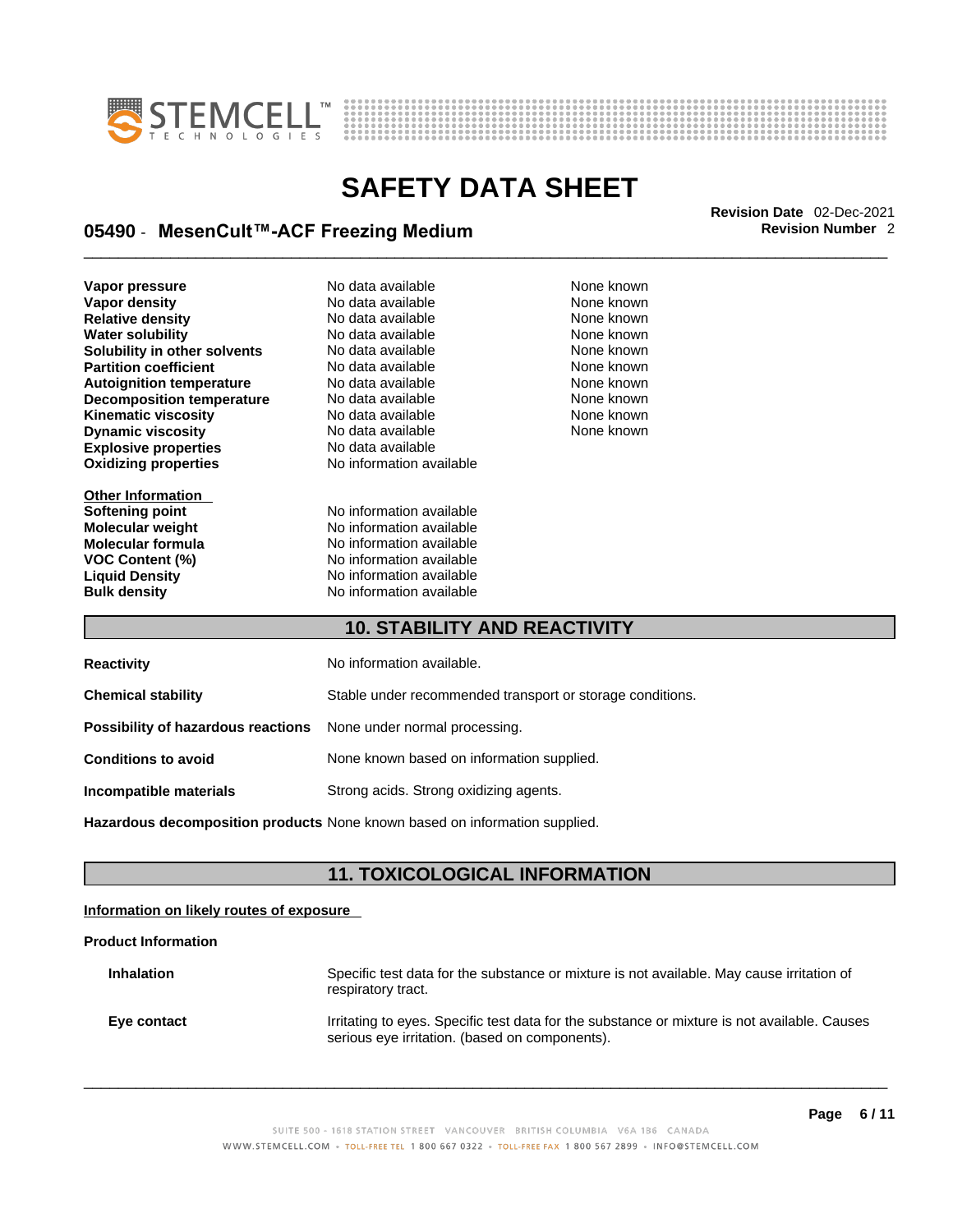



## \_\_\_\_\_\_\_\_\_\_\_\_\_\_\_\_\_\_\_\_\_\_\_\_\_\_\_\_\_\_\_\_\_\_\_\_\_\_\_\_\_\_\_\_\_\_\_\_\_\_\_\_\_\_\_\_\_\_\_\_\_\_\_\_\_\_\_\_\_\_\_\_\_\_\_\_\_\_\_\_\_\_\_\_\_\_\_\_\_\_\_\_\_ **Revision Date** 02-Dec-2021 **05490** - **MesenCult™-ACF Freezing Medium Revision Number** 2

| <b>Skin contact</b>            | Causes skin irritation. (based on components). Specific test data for the substance or<br>mixture is not available.                                  |  |
|--------------------------------|------------------------------------------------------------------------------------------------------------------------------------------------------|--|
| Ingestion                      | Specific test data for the substance or mixture is not available. Ingestion may cause<br>gastrointestinal irritation, nausea, vomiting and diarrhea. |  |
|                                | Symptoms related to the physical, chemical and toxicological characteristics                                                                         |  |
| Symptoms                       | Redness. May cause redness and tearing of the eyes.                                                                                                  |  |
| Numerical measures of toxicity |                                                                                                                                                      |  |

#### **Acute toxicity**

#### **Unknown acute toxicity** 0 % of the mixture consists of ingredient(s) of unknown toxicity

0 % of the mixture consists of ingredient(s) of unknown acute oral toxicity

0 % of the mixture consists of ingredient(s) of unknown acute dermal toxicity

0 % of the mixture consists of ingredient(s) of unknown acute inhalation toxicity (gas)

0 % of the mixture consists of ingredient(s) of unknown acute inhalation toxicity (vapor)

0 % of the mixture consists of ingredient(s) of unknown acute inhalation toxicity (dust/mist)

Product Information

#### **Component Information**

| Chemical name<br>Inhalation LC50<br>Oral LD50<br>Dermal LD50<br>dimethyl sulfoxide<br>$= 40$ g/kg (Rat)<br>$> 5.33$ mg/L (Rat) 4 h<br>= 14500 mg/kg (Rat)<br>$= 28300$ mg/kg (<br>67-68-5<br>′ Rat |  |  |  |
|----------------------------------------------------------------------------------------------------------------------------------------------------------------------------------------------------|--|--|--|
|                                                                                                                                                                                                    |  |  |  |
|                                                                                                                                                                                                    |  |  |  |

#### **Delayed and immediate effects as well as chronic effects from short and long-term exposure**

| <b>Skin corrosion/irritation</b><br>Classification based on data available for ingredients. Irritating to skin. |                                                                             |  |
|-----------------------------------------------------------------------------------------------------------------|-----------------------------------------------------------------------------|--|
| <b>Product Information</b>                                                                                      |                                                                             |  |
| Serious eye damage/eye irritation<br><b>Product Information</b>                                                 | Classification based on data available for ingredients. Irritating to eyes. |  |
| Respiratory or skin sensitization                                                                               | No information available.                                                   |  |
| <b>Product Information</b>                                                                                      |                                                                             |  |
| <b>Germ cell mutagenicity</b>                                                                                   | No information available.                                                   |  |
| <b>Product Information</b>                                                                                      |                                                                             |  |
| Carcinogenicity                                                                                                 | No information available.                                                   |  |
| <b>Reproductive toxicity</b>                                                                                    | No information available.                                                   |  |
|                                                                                                                 | <b>Product Information</b>                                                  |  |
|                                                                                                                 |                                                                             |  |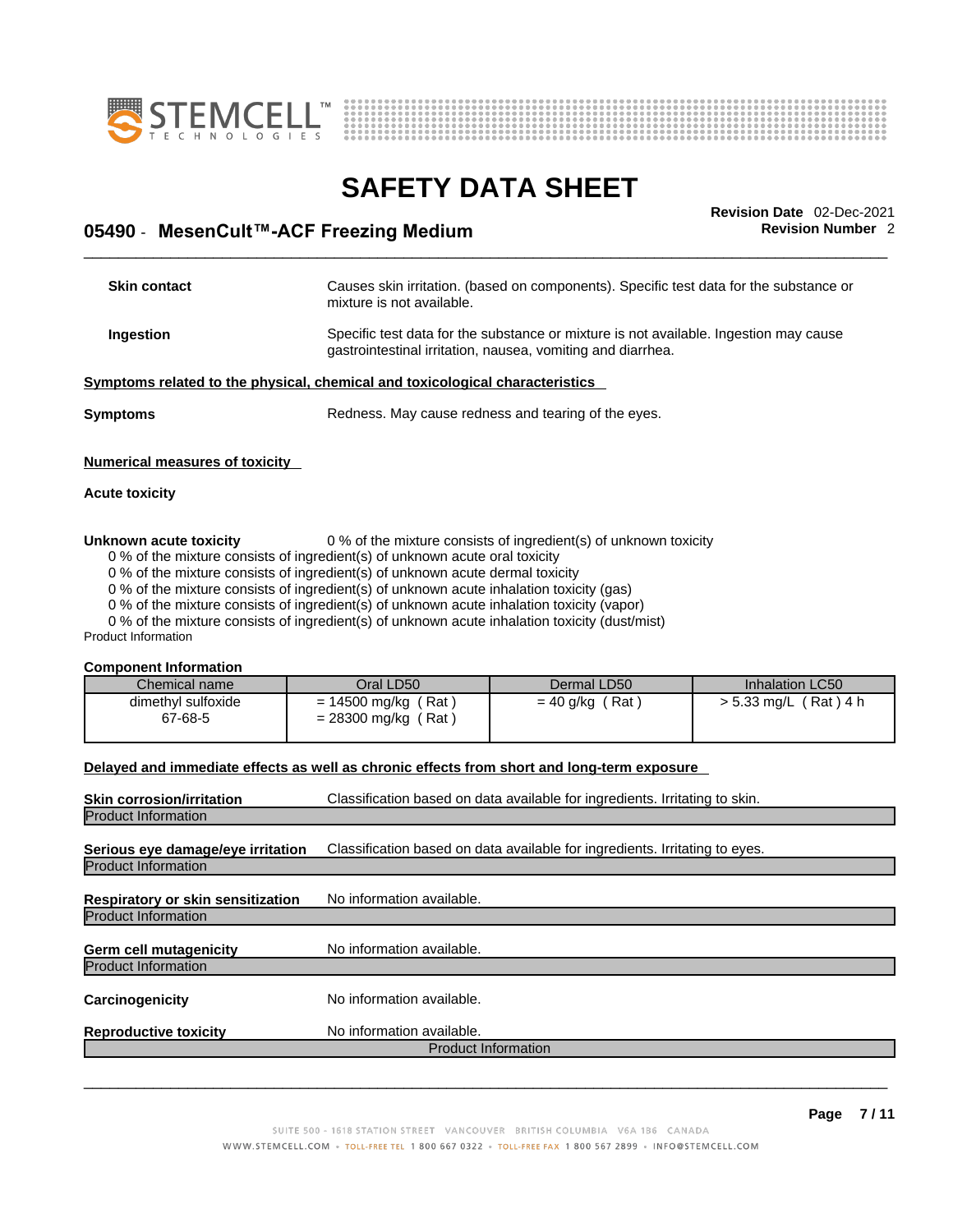



## \_\_\_\_\_\_\_\_\_\_\_\_\_\_\_\_\_\_\_\_\_\_\_\_\_\_\_\_\_\_\_\_\_\_\_\_\_\_\_\_\_\_\_\_\_\_\_\_\_\_\_\_\_\_\_\_\_\_\_\_\_\_\_\_\_\_\_\_\_\_\_\_\_\_\_\_\_\_\_\_\_\_\_\_\_\_\_\_\_\_\_\_\_ **Revision Date** 02-Dec-2021 **05490** - **MesenCult™-ACF Freezing Medium Revision Number** 2

**STOT** - single exposure No information available.

Product Information

**STOT** - **repeated exposure** No information available.

Product Information

**Aspiration hazard** No information available.

### **12. ECOLOGICAL INFORMATION**

#### **Ecotoxicity**

| <b>Product Information</b> |                       |                         |                |                       |
|----------------------------|-----------------------|-------------------------|----------------|-----------------------|
| Chemical name              | Algae/aquatic plants  | Fish                    | Toxicity to    | Crustacea             |
|                            |                       |                         | microorganisms |                       |
| dimethyl sulfoxide         | EC50: 12350 -         | LC50: >40g/L (96h,      |                | EC50: =7000mg/L (24h, |
| 67-68-5                    | 25500mg/L (96h,       | Lepomis macrochirus)    |                | Daphnia species)      |
|                            | Skeletonema costatum) | LC50: 33 - 37g/L (96h,  |                |                       |
|                            |                       | Oncorhynchus mykiss)    |                |                       |
|                            |                       | $LC50: = 41.7g/L$ (96h, |                |                       |
|                            |                       | Cyprinus carpio) LC50:  |                |                       |
|                            |                       | =34000mg/L (96h,        |                |                       |
|                            |                       | Pimephales promelas)    |                |                       |

**Persistence and degradability** No information available.

**Bioaccumulation** There is no data for this product.

**Component Information**

| Chemical name          | $\cdots$<br><b>STATISTICS</b><br>artition coefficient |
|------------------------|-------------------------------------------------------|
| <br>dimethyl sulfoxide | $-2.03$<br>$ -$                                       |
| 67-68-5                |                                                       |

**Other adverse effects** No information available.

### **13. DISPOSAL CONSIDERATIONS**

| Waste treatment methods                |                                                                                                                    |
|----------------------------------------|--------------------------------------------------------------------------------------------------------------------|
| Waste from residues/unused<br>products | Dispose of in accordance with local regulations. Dispose of waste in accordance with<br>environmental legislation. |
| Contaminated packaging                 | Do not reuse empty containers.                                                                                     |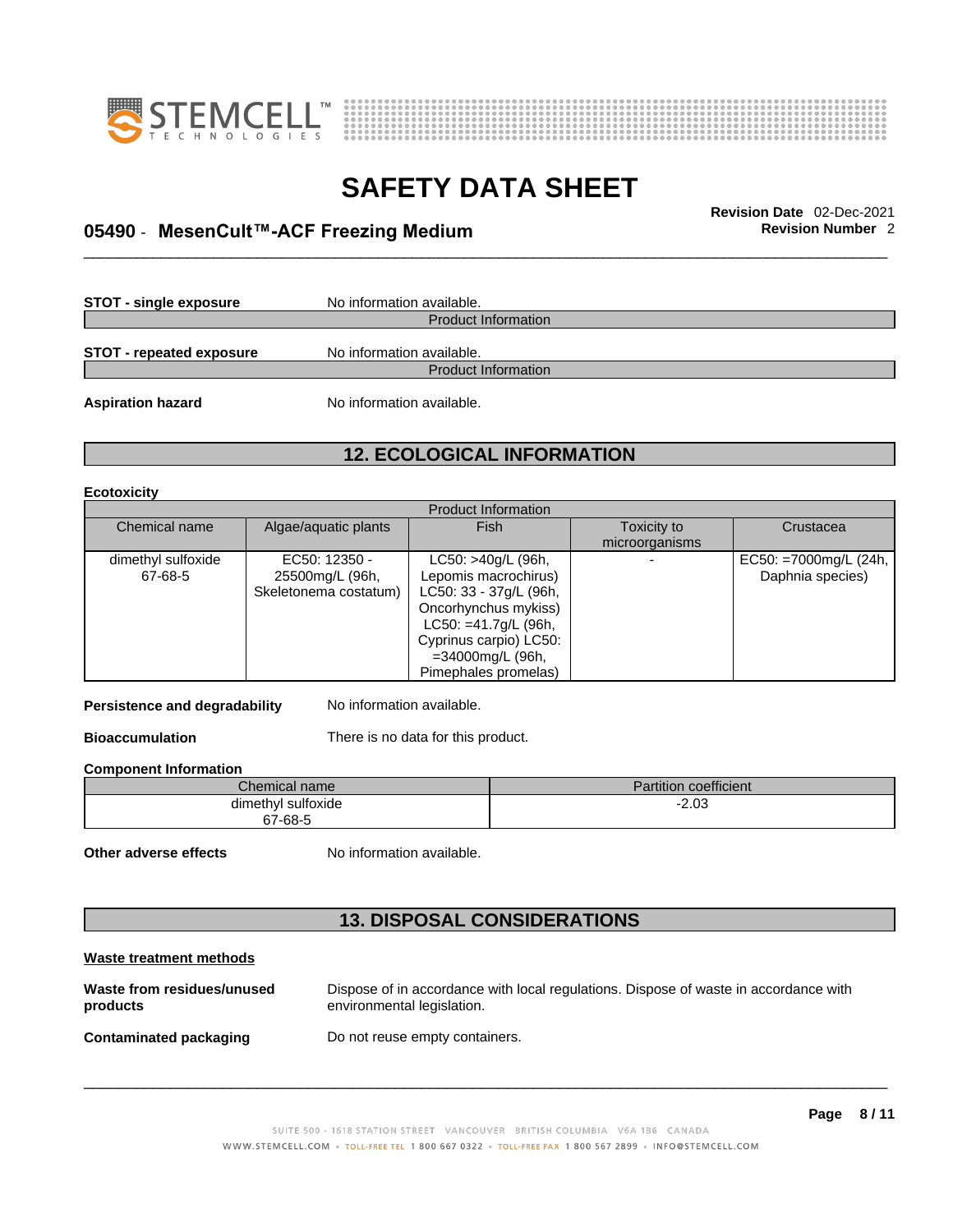



## \_\_\_\_\_\_\_\_\_\_\_\_\_\_\_\_\_\_\_\_\_\_\_\_\_\_\_\_\_\_\_\_\_\_\_\_\_\_\_\_\_\_\_\_\_\_\_\_\_\_\_\_\_\_\_\_\_\_\_\_\_\_\_\_\_\_\_\_\_\_\_\_\_\_\_\_\_\_\_\_\_\_\_\_\_\_\_\_\_\_\_\_\_ **Revision Date** 02-Dec-2021 **05490** - **MesenCult™-ACF Freezing Medium Revision Number** 2

**14. TRANSPORT INFORMATION** 

| <b>DOT</b>  | Not regulated |
|-------------|---------------|
| <b>TDG</b>  | Not regulated |
| <b>MEX</b>  | Not regulated |
| ICAO (air)  | Not regulated |
| <b>IATA</b> | Not regulated |
| <b>IMDG</b> | Not regulated |
| <b>RID</b>  | Not regulated |
| <b>ADR</b>  | Not regulated |
| ADN         | Not regulated |
|             |               |

#### **15. REGULATORY INFORMATION**

| <b>International Inventories</b> |                 |  |
|----------------------------------|-----------------|--|
| <b>TSCA</b>                      | Does not comply |  |
| <b>DSL/NDSL</b>                  | Does not comply |  |
| <b>EINECS/ELINCS</b>             | Does not comply |  |
| <b>ENCS</b>                      | Does not comply |  |
| <b>IECSC</b>                     | Does not comply |  |
| <b>KECL</b>                      | Does not comply |  |
| <b>PICCS</b>                     | Does not comply |  |
| <b>AICS</b>                      | Does not comply |  |
|                                  |                 |  |

 **Legend:** 

 **TSCA** - United States Toxic Substances Control Act Section 8(b) Inventory

 **DSL/NDSL** - Canadian Domestic Substances List/Non-Domestic Substances List

 **EINECS/ELINCS** - European Inventory of Existing Chemical Substances/European List of Notified Chemical Substances

 **ENCS** - Japan Existing and New Chemical Substances

 **IECSC** - China Inventory of Existing Chemical Substances

 **KECL** - Korean Existing and Evaluated Chemical Substances

 **PICCS** - Philippines Inventory of Chemicals and Chemical Substances

 **AICS** - Australian Inventory of Chemical Substances

#### **US Federal Regulations**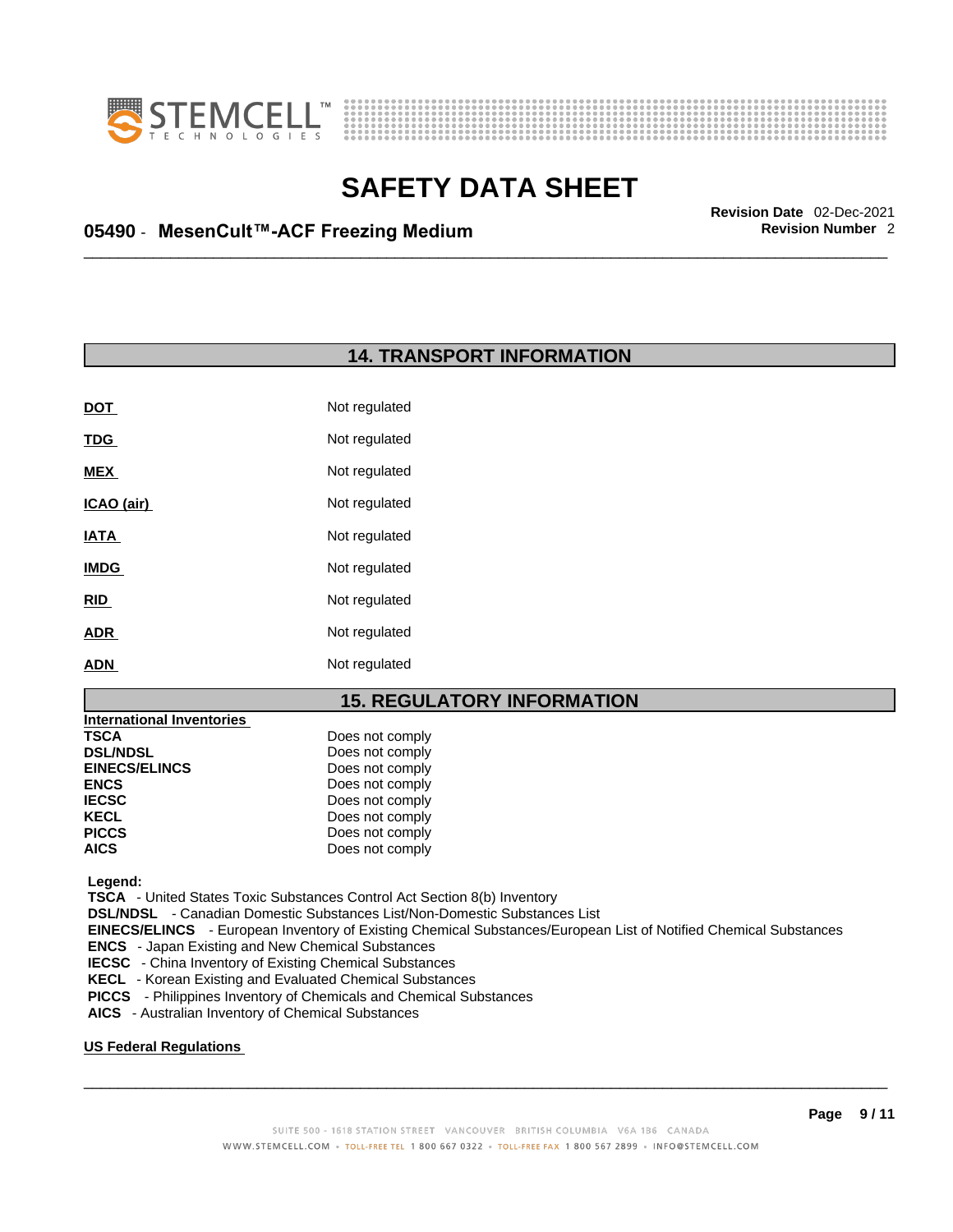



## \_\_\_\_\_\_\_\_\_\_\_\_\_\_\_\_\_\_\_\_\_\_\_\_\_\_\_\_\_\_\_\_\_\_\_\_\_\_\_\_\_\_\_\_\_\_\_\_\_\_\_\_\_\_\_\_\_\_\_\_\_\_\_\_\_\_\_\_\_\_\_\_\_\_\_\_\_\_\_\_\_\_\_\_\_\_\_\_\_\_\_\_\_ **Revision Date** 02-Dec-2021 **05490** - **MesenCult™-ACF Freezing Medium Revision Number** 2

#### **SARA 313**

Section 313 of Title III of the Superfund Amendments and Reauthorization Act of 1986 (SARA). This product does not contain any chemicals which are subject to the reporting requirements of the Act and Title 40 of the Code of Federal Regulations, Part 372.

#### **SARA 311/312 Hazard Categories**

| Acute health hazard               | Yes |  |
|-----------------------------------|-----|--|
| Chronic Health Hazard             | N٥  |  |
| Fire hazard                       | N٥  |  |
| Sudden release of pressure hazard | Nο  |  |
| <b>Reactive Hazard</b>            | N٥  |  |

#### **CWA** (Clean Water Act)

This product does not contain any substances regulated as pollutants pursuant to the Clean Water Act (40 CFR 122.21 and 40 CFR 122.42).

#### **CERCLA**

This material, as supplied, does not contain any substances regulated as hazardous substances under the Comprehensive Environmental Response Compensation and Liability Act (CERCLA) (40 CFR 302) or the Superfund Amendments and Reauthorization Act (SARA) (40 CFR 355). There may be specific reporting requirements at the local, regional, or state level pertaining to releases of this material.

#### **US State Regulations**

#### **California Proposition 65**

This product does not contain any Proposition 65 chemicals.

#### **U.S. State Right-to-Know Regulations**

#### **US State Regulations**

| Chemical name                 | New Jersey | Massachusetts | Pennsylvania |
|-------------------------------|------------|---------------|--------------|
| Water<br>7732-18-5            |            |               |              |
| dimethyl sulfoxide<br>67-68-5 |            |               |              |

#### **U.S. EPA Label Information**

#### **EPA Pesticide Registration Number** Not applicable

### **16. OTHER INFORMATION, INCLUDING DATE OF PREPARATION OF THE LAST REVISION**